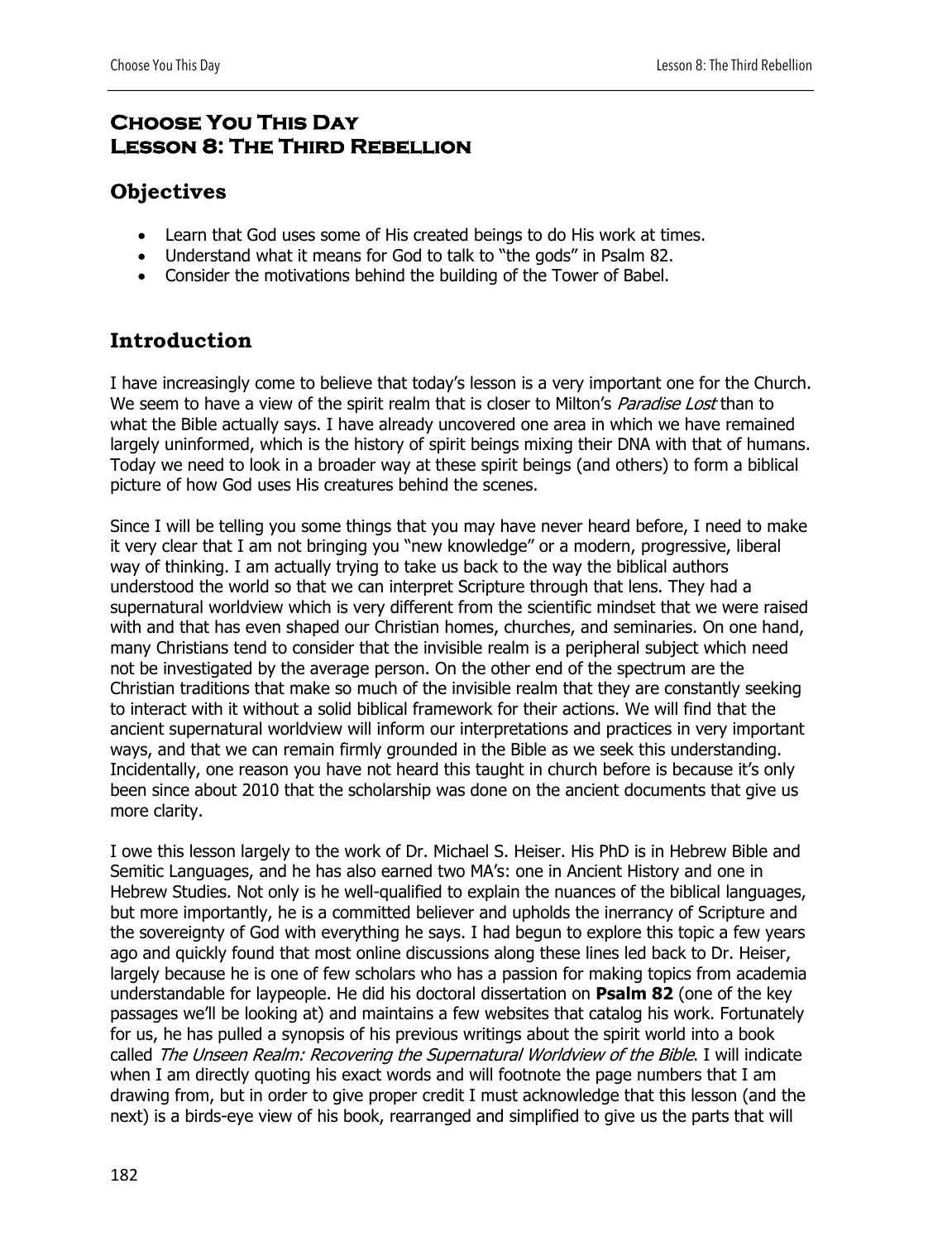help us most as we progress through *Choose You This Day*. As always, the Scripture passages themselves will be the most important places to look.

Dr. Heiser introduces his presentation this way, giving us a heads-up that we will be encountering some material that may be new to us:

What you'll read in this book won't overturn the important applecarts of Christian doctrine, but you'll come across plenty of mind grenades.<sup>1</sup>

#### **We believe some weird stuff**

Let's face it… we Christians believe some very strange things. We believe two of each type of animal climbed into a huge box to survive a global deluge. We believe a girl became pregnant without having sex and that her child was both God and man. We believe a guy walked out of a tomb (past an entire Roman guard) after being professionally executed three days earlier.

We believe the Bible is the inspired, inerrant Word of God (which means there are no mistakes in the original manuscripts). Therefore, we believe that God purposed for the following passages to be included in Scripture:

**Now there was a day when the sons of God came to present themselves before the LORD, and Satan also came among them. Job 1:6**

**And the LORD said, 'Who will entice Ahab, that he may go up and fall at Ramoth-gilead?' And one said one thing, and another said another. Then a spirit came forward and stood before the LORD, saying, 'I will entice him.' I Kings 22:20-21**

**The sentence is by the decree of the watchers, the decision by the word of the holy ones, to the end that the living may know that the Most High rules the kingdom of men and gives it to whom he will and sets over it the lowliest of men. Daniel 4:17**

**God has taken his place in the divine council; in the midst of the gods he holds judgment. Psalm 82:1** 

**Do you not know that we are to judge angels? How much more, then, matters pertaining to this life! I Corinthians 6:3**

What should we do with passages like that? Skip over them because they're too absurd and figure God will explain it all to us one day? I'm afraid that's what usually happens, even though an understanding of the "weird parts" can dramatically enhance our walk with God and help to fill out the cohesive worldview that we are trying to develop.

We won't be tackling every biblical passage that makes you furrow your eyebrows, but the ones we just looked at can all be explained very satisfactorily when we understand the ancient supernatural worldview.

<sup>1</sup> Heiser, Michael S. *The Unseen Realm: Recovering the Supernatural Worldview of the Bible*. Bellingham, WA: Lexham Press, 2015. 13.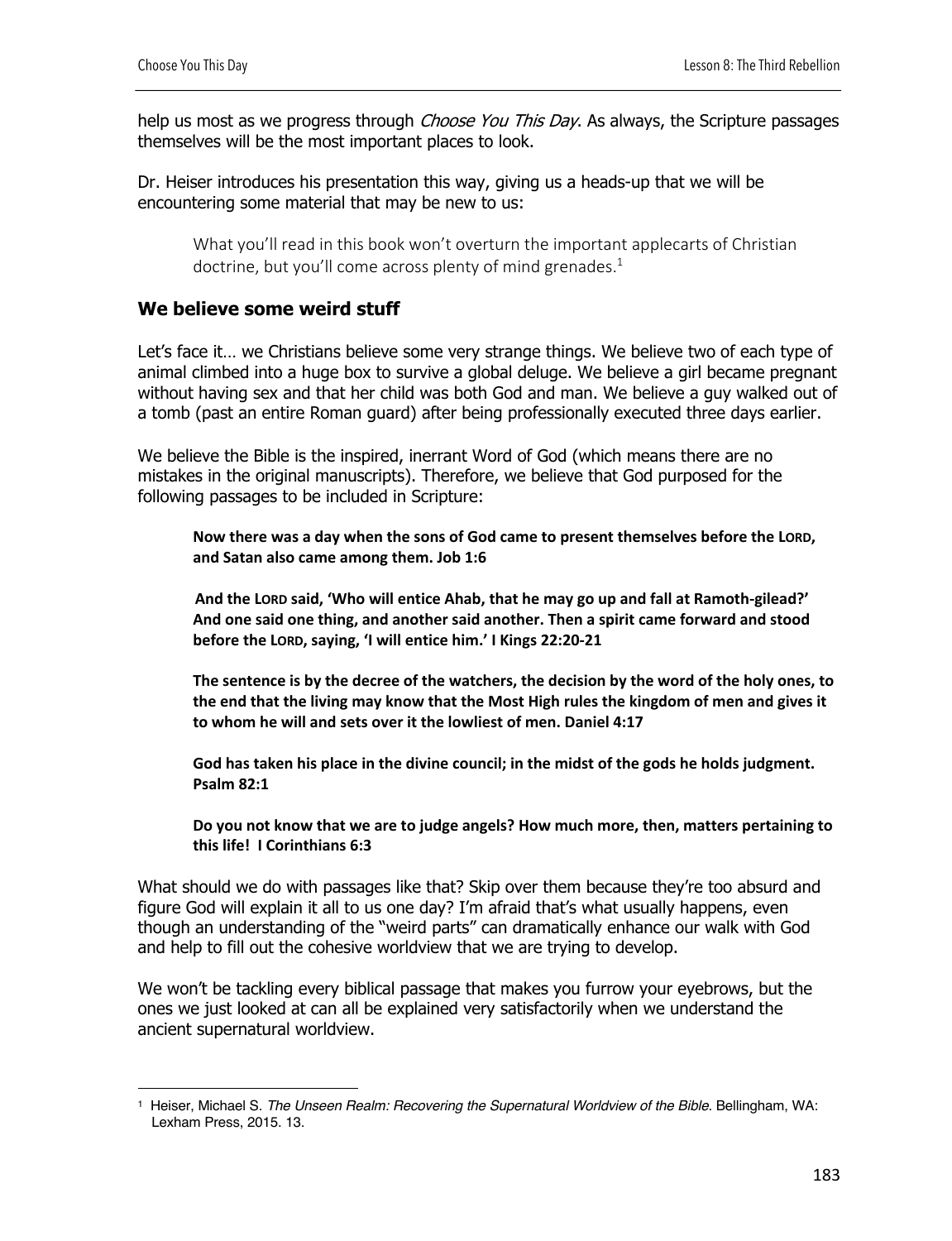#### Dr. James Hamilton gets us started with a bit of perspective on what we're trying to do:

The biblical authors used biblical theology to interpret the Scriptures available to them and the events they experienced. The goal of biblical theology is simply to learn this practice of interpretation from the biblical authors so that we can interpret the Bible and life in this world the way they did. $2$ 

#### Dr. Heiser shows the difference between this approach and what we often do instead:

Most of our exegeses involves breaking up passages and verses into their constituent parts, whereas the biblical writers were creating connections between texts.<sup>3</sup>

He likens the process of discovery about the supernatural realm to the creation of a mosaic, as opposed to the filtering of information. Instead of only examining certain parts of Scripture and ignoring the others, we should step back and see the literary mosaic that is formed when all the pieces are considered together. Up close, these pieces may appear to be randomly assembled, but when you step back you see that each piece is essential and beautiful.<sup>4</sup>

# **God's Heavenly Family**

So what am I actually getting at? What is so mysterious that it requires this much set-up before I make the grand announcement about what we're going to discover? It is this: God has sons.

God has created a host of nonhuman… beings whose domain is (to human eyes) an unseen realm. And because he created them, he claims them as his sons, in the same way you claim your children as your sons and daughters because you played a part in their creation.<sup>5</sup>

We did a lot of work on this point in the last lesson when we identified some of these spiritual beings and talked about the sons of God as direct creations of God. We know that those who are in Christ are called members of the family of God. So it is natural to conclude that when God calls supernatural beings His sons, he considers them to be part of His family, too.

Does God need a family, either human or otherwise? Of course not. As God, He has no deficiencies that need to be filled by anyone or anything else. But it will become clear from the Bible that He uses both a spiritual "council"<sup>6</sup> and physical humans to accomplish His plans.

<sup>2</sup> Hamilton, James M., Jr. *God's Glory in Salvation Through Judgment: A Biblical Theology*. Wheaton, IL: Crossway, 2010. 42. He goes on to say: "One of the key tasks of biblical theology is to trace the connections between themes and show the relationships between them… what the Bible meant for the purpose of understanding what the Bible means," page 45.

<sup>3</sup> Heiser, *The Unseen Realm,* 386.

<sup>4</sup> Ibid., 15.

<sup>5</sup> Ibid., 25.

<sup>6</sup> I want to make it very clear that my usage of the term "council" is not in the sense of a "counselor" who gives advice to people. God does not require advice from anyone and will always make the wisest decisions without needing advisors, like a human king would. Think more in terms of an administrative body (like a city council) that is chosen to make laws, rules, or decisions.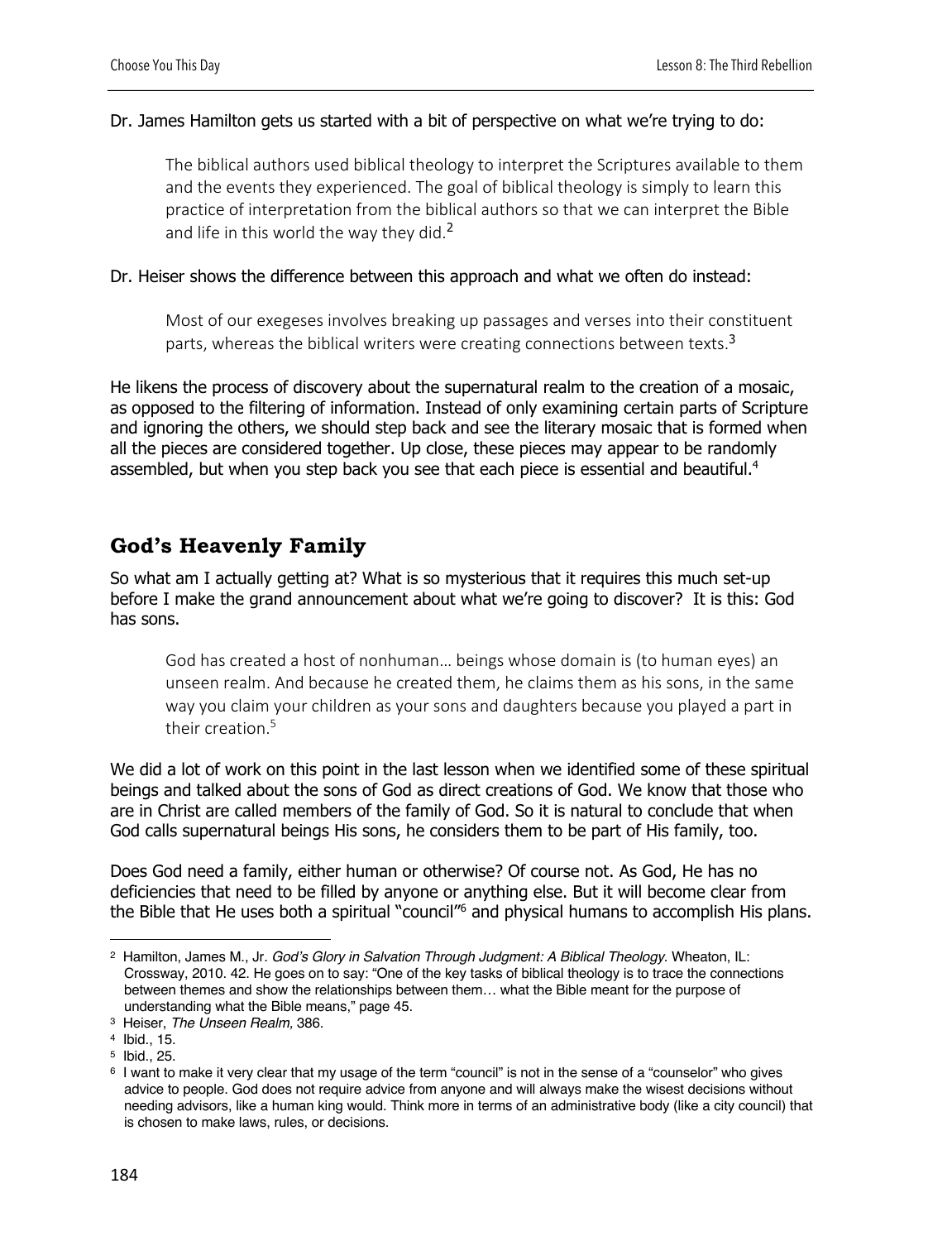Did He need to make humans to tend the Garden and steward the Earth? No, there is nothing humans do that God couldn't do for Himself, but He chose to make people to fill these roles. Does He need worship from creatures? No, but he desires to have it. God seems to delight in creating proxies to represent Him and carry out His wishes.<sup>7,8</sup>

The story of the Bible is about God's will for, and rule of, the realms he has created, visible and invisible, through the imagers he has created, human and nonhuman. [God's] agenda is played out in both realms, in deliberate tandem.<sup>9</sup>

Humans are God's administrators in the physical realm. The sons of God (some of whom we identified in the last lesson as those who left their heavenly abode and rebelled) are the ones that carry out His will in the unseen realm. God's ultimate goal is to have us all as one family, functioning together where He is.<sup>10</sup>

When I used to let my young children "help" me with a job, I often thought about how much easier it would have been to just do it myself. It's more difficult to make the cookies turn out right when inexperienced little hands are doing the measuring and pouring, and there's certainly a lot more of a mess to clean up at the end! But I took delight in letting my children participate, and they certainly enjoyed being part of the process. It was a beautiful experience of fellowship as we shared the work. I didn't mind a bit when they offered a cookie to Daddy saying, "Look what I made!" Daddy and I would wink at each other because we both knew the truth: those cookies would not be cookies if I had not guided every step of the process, even though they got to decide whether we put in chocolate or butterscotch chips.

### **"Lesser Elohim"**

When it comes to determining what Scripture says about God's unseen kingdom, the pattern that unfolds is that His "divine council" or "heavenly host" is often on hand when He is about to make a major move. He includes them in the decision-making (not because He needs advice, but because it is His pleasure to include them) and they are often the vehicle through whom He issues His decrees. We'll look at examples soon.

First, though, we must examine the Hebrew word *elohim*. You may have been taught that this is one of the names of God, but it's really a generic word that may or may not refer to The God.

<sup>7</sup> Heiser, *The Unseen Realm,* 49.

<sup>8 &</sup>quot;The ubiquity and significance of this imagery in the theology and cosmology of the ancient Near East keeps us from being surprised to find it appearing in some fashion within Israel, even in highly modified form. The unarguable monotheistic thrust of the Old Testament and Israel's religion, at least in the official forms in which it comes down to us, has kept us from giving much attention to this conceptuality even though it is widespread in the Old Testament and not confined to any particular era, genre, or corpus of literature." Patrick D. Miller, "Cosmology and World Order in the Old Testament: The Divine Council as Cosmic-Political Symbol." From *Israelite Religion and Biblical Theology: Collected Essays* (vol. 267; Journal for the Study of the Old Testament Supplement Series; Sheffield: Sheffield Academic Press, 2000). 425.

<sup>9</sup> Heiser, *The Unseen Realm,* 38.

 $10$  "Language describing believers as sons or children of God (John 1:12; 1 John 3:1-3), or as 'adopted' into God's family (Gal 4:5; Eph 1:5) is neither accidental nor pragmatic. *It reflects the original vision of Genesis*. And once we are glorified, the two council-families will be one—in a new Eden." Ibid., 43.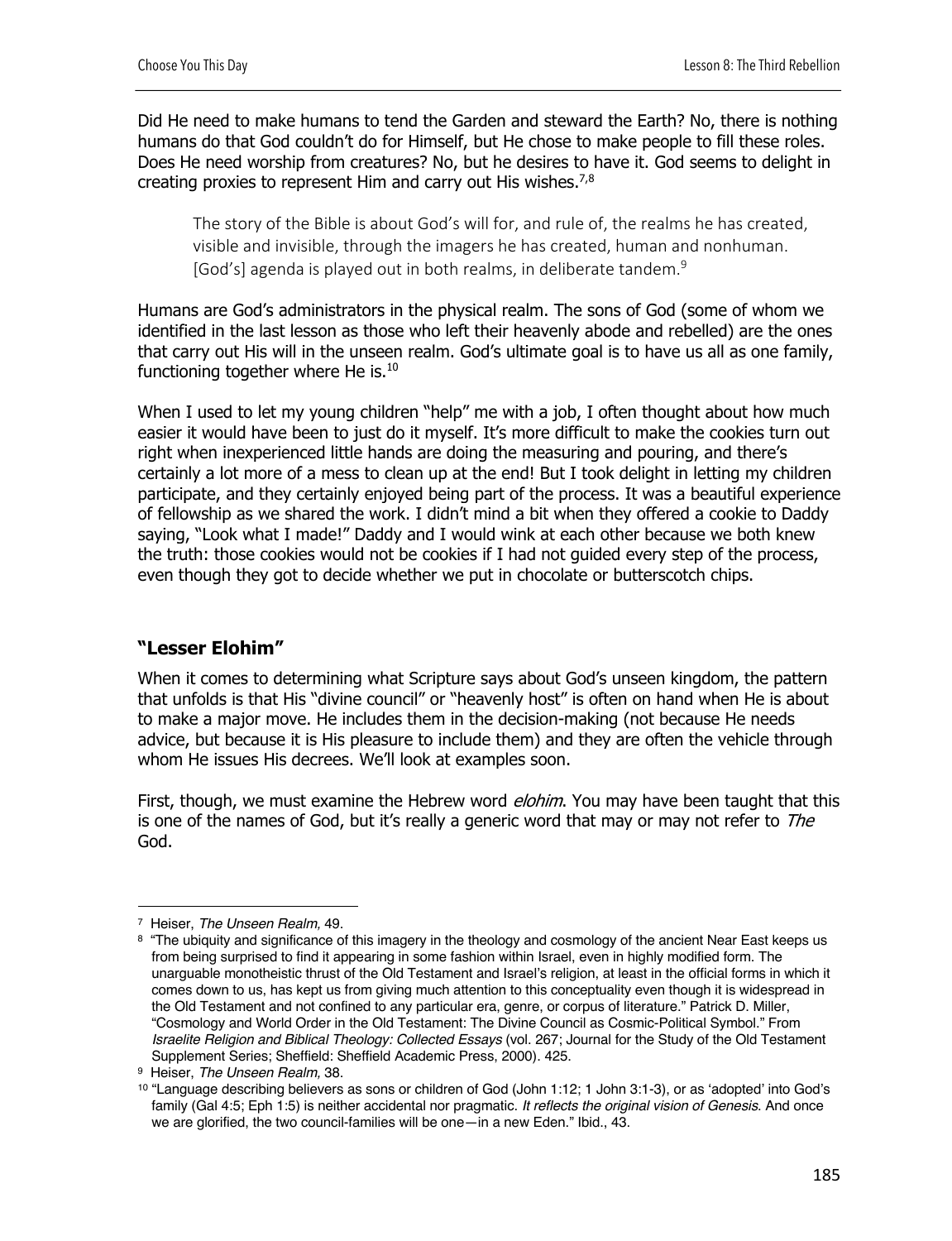There are other beings called *elohim*, so we can accurately say that there are many gods – the key is to use a small "g" and to acknowledge without exception that all but One are created beings and are in no way equal with or superior to Yahweh.

#### **There are several uses of elohim in the Bible.**

- Yahweh (used thousands of times)
- The members of God's divine family (**Psalm 82:1, 6**)
- Other nations' gods and goddesses (**Judges 11:24, 1 Kings 11:33**)
- A demon (**Deuteronomy 32:17)**
- The spirit of Samuel (**1 Samuel 28)**
- Possibly angels (see **Genesis 35:7**)

Elohim is a "place of residence" term, showing us that these beings originate in what we call the "spirit realm" where the entities do not have physical bodies like we do. They are not made of the dust of the earth like we are. The biblical writers simply could not have intended for us to think that the word *elohim* refers to the set of attributes that define Yahweh as God, even though that is what we think of when we see the English letters G-O-D. If they had, they would not have used the same word to represent so many different things.

To say that every time we see the word *elohim* we are talking about Yahweh would be the same as saying that every time we see the word "spirit" it means the Holy Spirit.

#### **Yahweh is an elohim, but the other elohim are not Yahweh. He is different.**

- He created the others.
- He preexisted.
- He is ultimately sovereign.
- He deserves worship.
- He possesses the divine attributes we use to define God.

It's no more bizarre to say that God created a group of beings that He allows to help rule the universe than it is to say that He lets humans make choices in our own lives and does not always override those choices, or that He includes  $\mu s$  in His own work.

The reason to spend so much time on this point is to make it clear that we are not suggesting that plural *elohim* in the Bible means that there is a pantheon of beings that are interchangeable and equally powerful. The biblical writers knew very well that Yahweh could never be defeated by any of the other *elohim*. They are His creatures. We are not slipping into polytheism by acknowledging that God has a council of *elohim* to whom He grants a measure of free will. I will sometimes use the term "lesser *elohim"* to identify them. This distinguishes them from Yahweh and is less generic than "angels."

### **Hierarchy**

There seems to be a structure of layered authority within the spirit world, much as we see in the human realm. The people of the ancient world understood the concept of a powerful king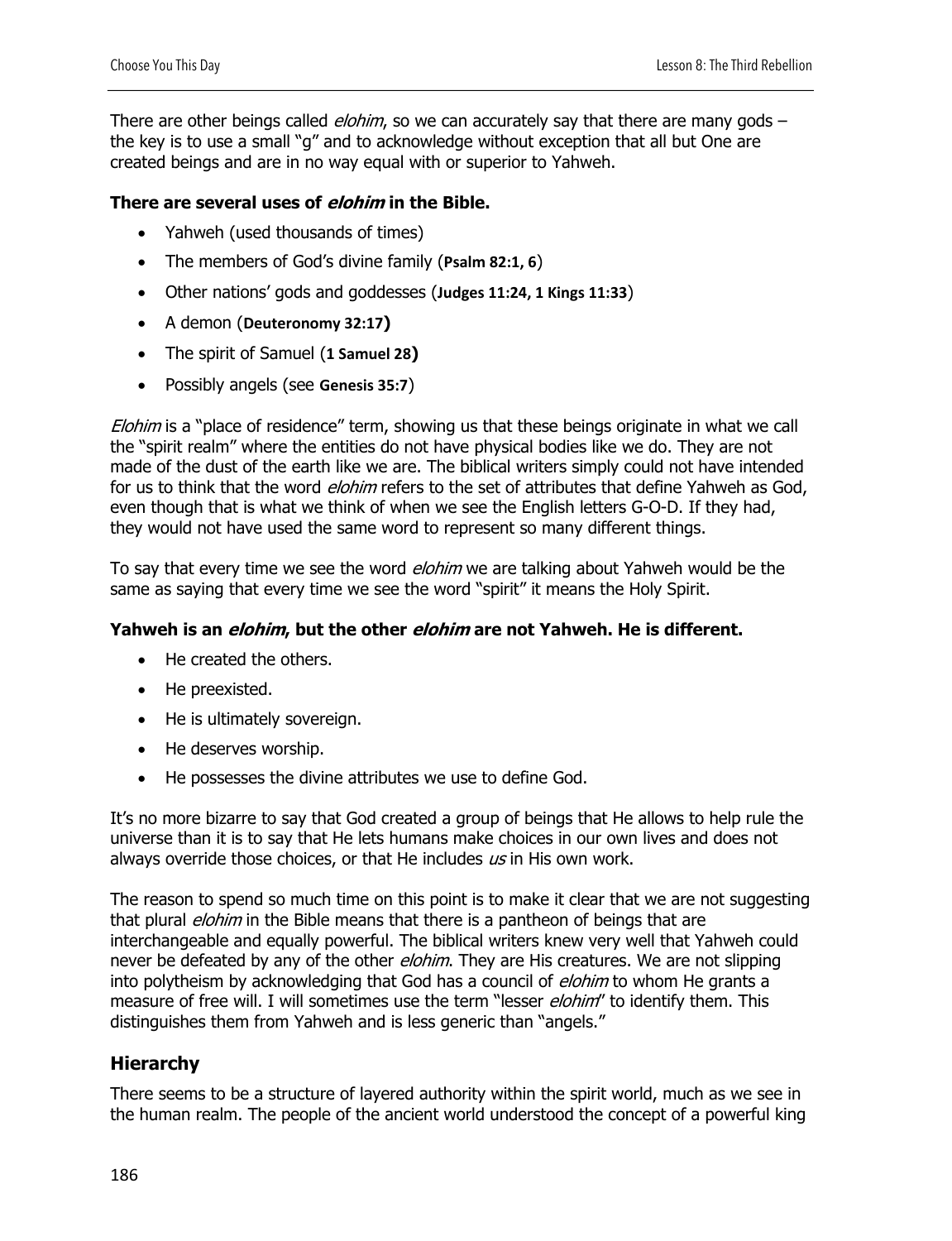who had a close group of elite administrators (often relatives) with lower-level assistants and servants under them.

Paul shows that he grasps the existence of this structure when he names some of the different types of evil spirit beings.

**For we do not wrestle against flesh and blood, but against the rulers, against the authorities, against the cosmic powers over this present darkness, against the spiritual forces of evil in the heavenly places. Ephesians 6:12**

The Psalmist also demonstrates an understanding of layered authority in God's creation.

**What is man that you are mindful of him, and the son of man that you care for him? Yet you have made him a little lower than the heavenly beings and crowned him with glory and honor. Psalm 8:4-5**

The word for "heavenly beings" there is *elohim*.<sup>11</sup> An interesting thing to file away in our minds here is that an Old Testament writer under inspiration declared the rankings as they existed at that time: humans were lower than heavenly beings (or "angels," see **Hebrews 2:7**).

### **Sovereignty and Choices**

God's spiritual servants are not perfect. Some of them have chosen to sin against God.

**Even in his servants he puts no trust, and his angels he charges with error. Job 4:18<sup>12</sup>**

**Behold, God puts no trust in his holy ones, and the heavens are not pure in his sight; how much less one who is abominable and corrupt, a man who drinks injustice like water! Job 15:15-16<sup>13</sup>**

As beings that are made in His image, they are given a measure of freedom to make choices.14 Even existence in the presence of the Holy God does not guarantee that a human or nonhuman entity will never violate God's will or act out of selfish desire. If that were so, Adam and Eve never would have sinned.

God could have prevented His creatures from making choices, and so He could have preserved Eden and had His perfect place to live. But He wanted something more than that, which was to actually indwell His creatures. Accomplishing that required willful participation in

<sup>11</sup> Surely this usage of *elohim* cannot be referring to Yahweh himself, since we are not just a *little* lower than Him… we are immeasurably below Him!

<sup>12</sup> Although I expect that Job's "friend," Eliphaz, knew some stories from his ancestors about the Watchers and that this may be where he got this knowledge about angels sinning, we do need to keep in mind when we read Job that his friends are not always correct!

<sup>13</sup> Both of these references are spoken by Job's "friend," Eliphaz. Notice the shared knowledge they had before Scripture was written about how things worked behind the scenes. This is not surprising when we understand that the supernatural realm had been interacting with the natural realm in ways that are different from our day.

<sup>&</sup>lt;sup>14</sup> Dr. Heiser discusses at length what it means to be made in the image of God and why we should conclude that the lesser *elohim* are also made in His image (as His representatives). This is a fascinating and important point, yet we do not have time to pause here in the flow of our investigation. Heiser, *The Unseen Realm,* 40ff and 59ff.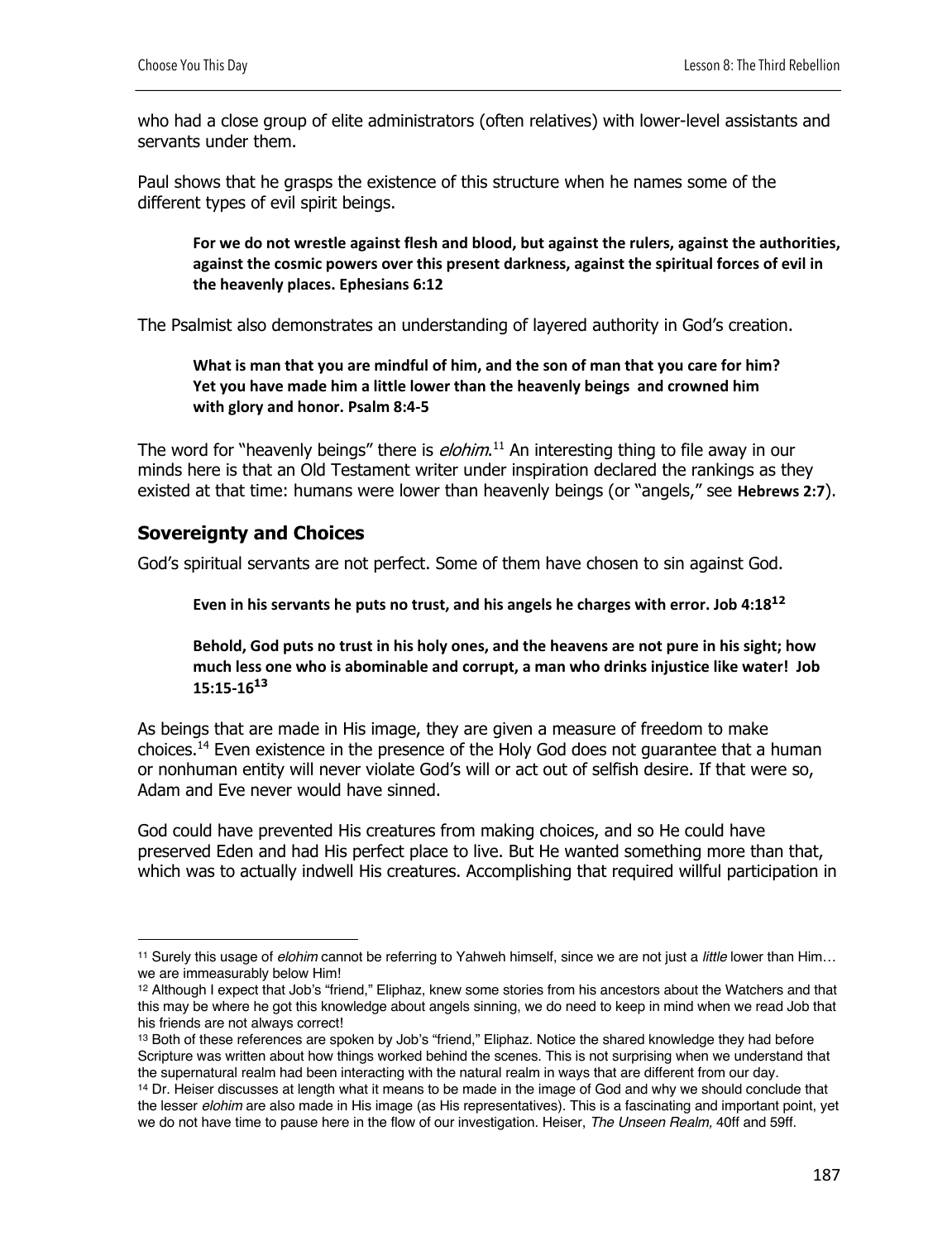God's work by His imagers. He was not content to settle for less. He would accomplish His original objective by His original means.<sup>15</sup>

God cannot be made less or be forced to do anything because of the actions of His agents, but He is personally affected by human sin and suffering (see the emotion found in **Genesis 6:6 and Isaiah 54:6-7**). It grieves Him.

God determines how things will end up, but He doesn't necessarily make all the decisions ahead of time about how to achieve His decreed ends. He often includes His creatures in those decisions. "The end is sovereignly ordained; the means to the end may or may not be."16 He will never allow creatures to do things that will prevent His purposes from being accomplished (just like I would not allow my kids to use three cups of salt in a recipe instead of flour, even though I may let them do some pouring and allow them to decide whether to add nuts or not).

We can understand this when it comes to the free will that God gives us as humans, but the idea that God also has divine beings that He allows to be part of the decision-making process may be a new one. Let's look at some passages where we see this in action.

#### **The sentence is by the decree of the watchers, and the decision by the command of the holy ones, in order that the living will know that the Most High is sovereign over the kingdom of humankind, and to whomever he wills he gives it. Daniel 4:17**

This is one of those sections that we usually skip because we don't understand it! Daniel is simply using the same word for the sons of God that 1 Enoch used: Watchers. These lesser elohim have decreed in a dream that Nebuchadnezzar will lose his mind and be like a tree that has been chopped off at the stump. The Watchers are the source of the decree and they have clearly made the decision, but a definitive statement is also being made about God's sovereignty: He gives to whomever He wills. When Daniel explains the dream to the king, he shows that God is the one whose authority stands behind the decree, even though He had allowed His servants to decide on the particulars.

#### **This is the explanation, O king, and it is a decree of the Most High that has come upon my lord the king. Daniel 4:24**

Job's story is another example in which God allowed a free-will agent to decide on the details. God desires that His people be tested, and we see here that He brought Job to the tester's attention.

#### **And the Lord said to Satan, "Have you considered my servant Job, that there is none like him on the earth, a blameless and upright man, who fears God and turns away from evil?" Job 1:8**

When Satan complained that God had put a hedge of protection around Job, God removed that protection but set a boundary. Satan was not allowed to harm Job himself, but he did go on to take the lives of his children, servants, and livestock. Later he was given permission to harm Job's body if only he spared his life, so he struck Job with painful sores. God wanted

<sup>15</sup> Ibid., 358.

<sup>16</sup> Ibid., 65.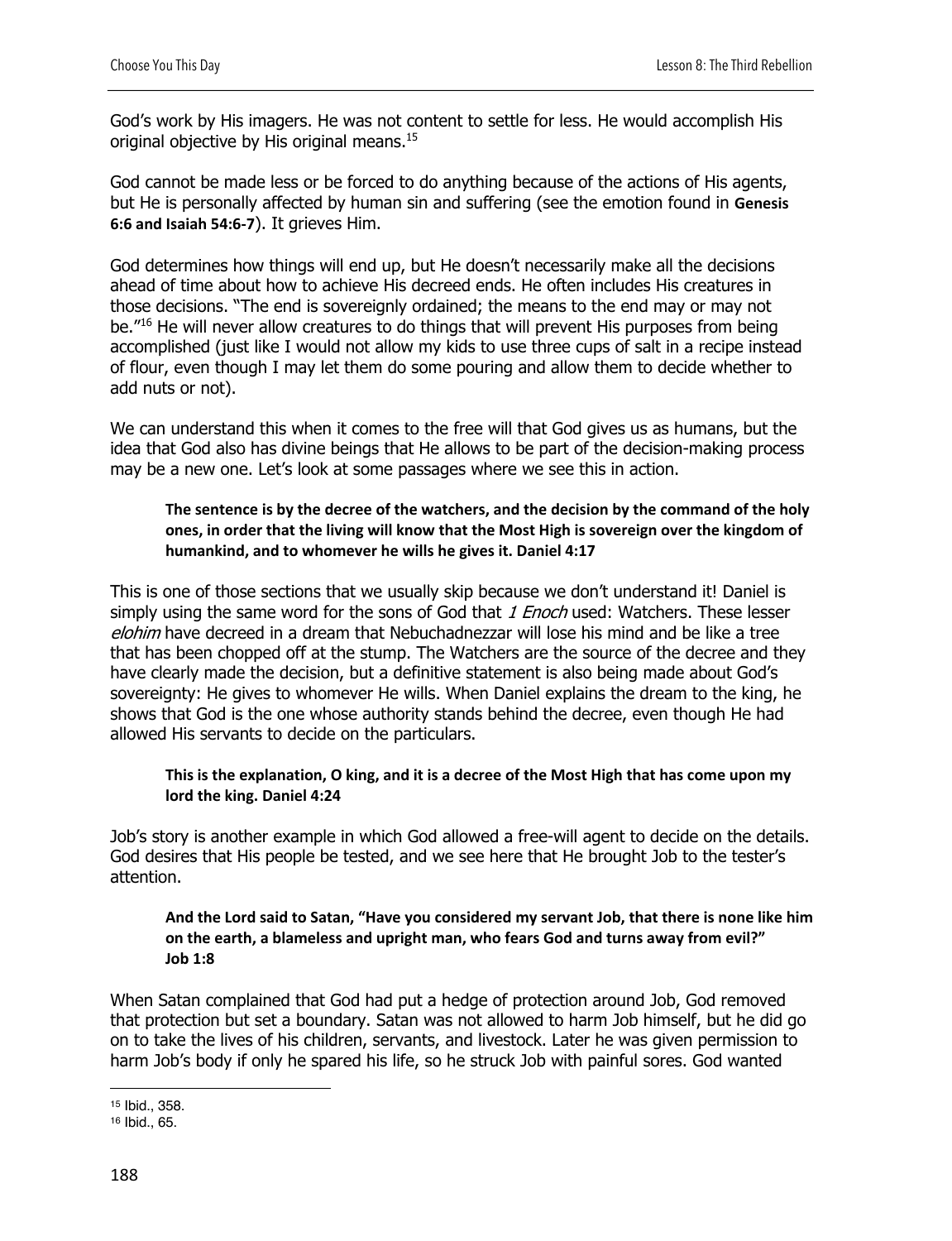Job's loyalty to be tested but He did not tell Satan to go and do these horrible things. He brought Job to Satan's attention then gave permission for Satan to do the things he wanted to do. (This may not be very comforting to know that God brought it up even though He didn't personally determine the particulars, but we must never lose sight of the transformational work that suffering accomplishes in our lives. Surely the tender heart of God wept with Job in his pain even as He rejoiced in his loyalty.)

Another example of God allowing evil beings to make decisions to accomplish His own ends is found in **1 Kings 22**. In this passage, God has decreed that it is time for wicked Ahab to die. Before he goes into battle Ahab summons all of his prophets to tell him whether he will be successful, and they all agree that he will win. Then Micaiah, a true prophet of God, offers a description of the unique vision he has been given in which he sees God with His heavenly family around Him.

**I saw the Lord sitting on his throne, and all the host of heaven standing beside him on his right hand and on his left; and the Lord said, "Who will entice Ahab, that he may go up and fall at Ramoth-gilead?" And one said one thing, and another said another. Then a spirit came forward and stood before the Lord saying, "I will entice him." And the Lord said to him, "By what means?" And he said, "I will go out, and will be a lying spirit in the mouth of all his prophets." And he said, "You are to entice him and you shall succeed; go out and do so." Now therefore behold, the Lord has put a lying spirit in the mouth of all these your prophets; the Lord has declared disaster for you." 1 Kings 22:19-23 (see also 2 Chronicles 18:18-22)**

Notice a few things. First, God's stated end is that Ahab will be enticed into battle in a certain location and will die there. Then we see that the "host of heaven" (another title for the lesser elohim) discuss the matter, each proposing different ideas. This is why the heavenly host are often referred to as God's "heavenly council" or "divine council." They have discussions about things and God lets them propose ideas. Finally, one of them offers to go and cause Ahab's prophets to lie to him. God did not tell this spirit to lie because He will never command sin.<sup>17</sup> He simply repeated His desire when He gave the command: that the spirit go *entice* Ahab... to convince him to go. God didn't say, "go ahead and lie," but knowing the spirit would lie, God informed him that he would be successful. This is still not easy to accept if you never knew this passage was even in the Bible (it's there twice… we can't suspect a typo!), but it is perhaps the clearest picture we have of the behind-the-scenes workings of the divine council.18

<sup>17</sup> Dr. Heiser sees this differently (as expressed in the Q&A session at a seminar in Plain City, OH on November 7, 2015). He considers it to be a legitimate "battle strategy" to deceive your enemy and that it was similar to the Israelite midwives' claim that they couldn't kill the Hebrew baby boys because their mothers gave birth before they got there. Even though I am expressing a different opinion, we agree that God does not sin or command His agents to sin. My own opinion aligns with the *ESV Study Bible:* "Though God himself does not do evil, he sometimes uses evil agents to accomplish his purposes." (Commentary notes for 1 Kings 22:23; Wheaton, IL: Crossway, 2012.)

<sup>&</sup>lt;sup>18</sup> It's important for me to note along the way here in this discussion that there is not a lot of commentary support for the view I'm expressing, in which God allows His council members to make the decisions about how to carry out His will. Some pastors and teachers believe this 1 Kings 22 passage is an example of God anthropomorphizing Himself so that He can be understood by humans and that He is not literally giving these spiritual agents a choice in the matter. I maintain that my explanation is consistent and coherent and does not present a diminished view of God's sovereignty. Rather, it *elevates* my perception of God's power because I find it exceedingly impressive that He can accomplish His work while letting imperfect creatures participate!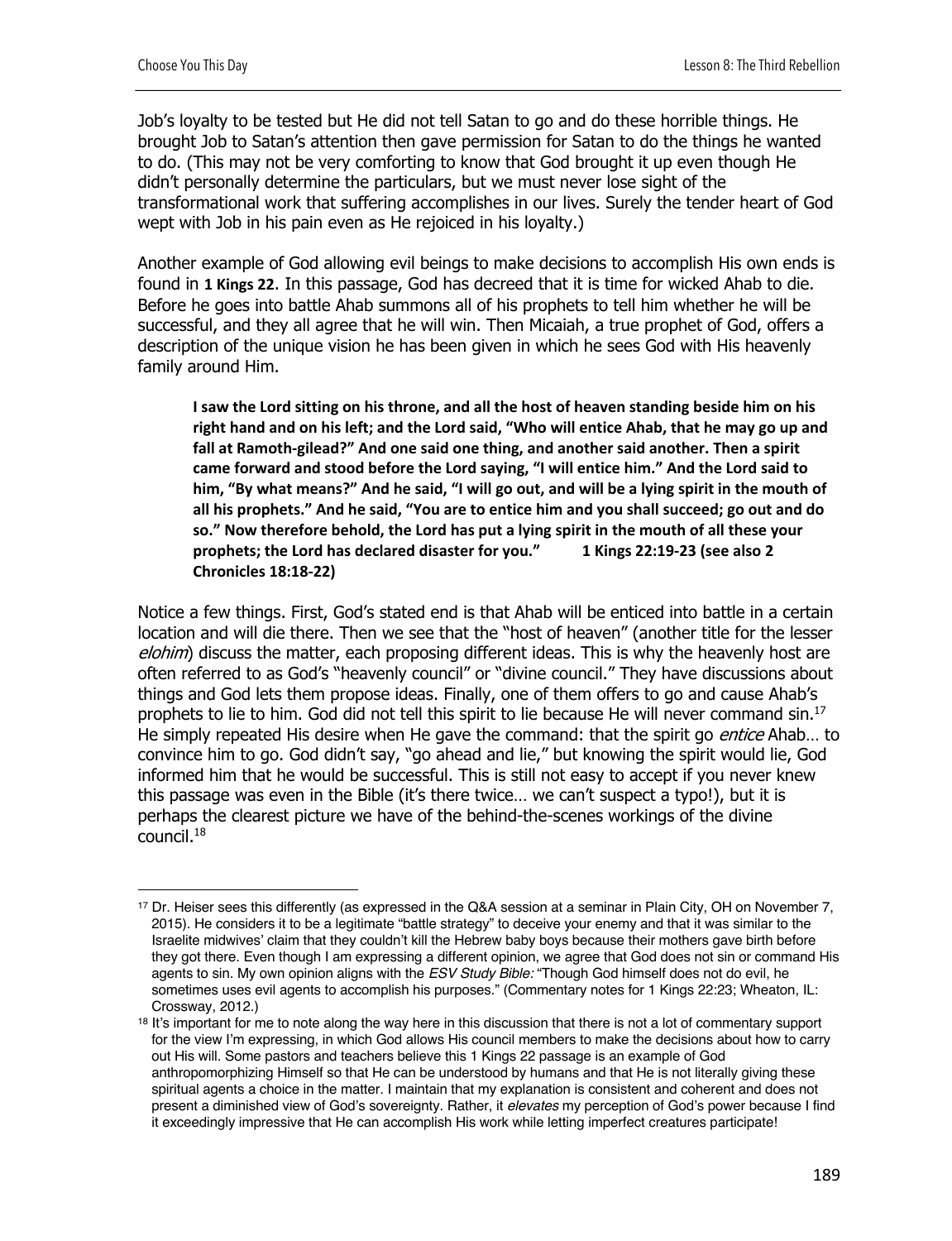As those who have declared our loyalty to God and surrendered our lives to Him, don't we want to help Him accomplish His purposes using *good* methods?

### **Israelite Understanding of the Divine Council**

We have been exploring what the divine council is to God and how He allows the council members to make decisions, even as He directs the ultimate ends of those decisions and stamps them with His authority. Let's move our attention now to the ancient Israelite understanding of their existence.

The ancient Near East people, including Mesopotamians, Egyptians, and Israelites, believed in an unseen spiritual world that was governed by a divine council. It's a concept that was often mythologized, so we see that same root idea springing forth into imaginative variations in the different cultures and religions that sprang up after the Tower of Babel. Although the details vary, some seed concepts remain consistent. For example, these ancient people believed that the gods had places where they met to govern the affairs of the human world, and these meeting places were most commonly gardens and mountains.<sup>19</sup> Gardens are lush places of abundance. Mountains "touch the heavens." Therefore, these would be the logical places to find the gods, according to ancient Near East thinking. Naturally, they began to build pyramid and ziggurat structures to represent mountains, and to adorn them with carvings and paintings that depicted gardens. In this way, they believed they were building a place where they could connect with the spirit realm and possibly even tap into its power.

We see several descriptions of God's throne room in the Bible in which God is surrounded by heavenly beings and is ready to conduct business (e.g., **Isaiah 6; 1 Kings 22:13-28**). A threetiered structure is presented, with Yahweh at the top, the sons of God below Him, and the messengers (angels) below them.<sup>20</sup> While the Israelites recognized that there were other spirit-beings in council with God, they referred to Yahweh as el-elyon or "God Most High" to show that He is superior to all others. In fact, the way God works through a council parallels the way other ancient Near East writings portray the gods of other religions, but the Old Testament material is presented as a correction to those older writings.<sup>21</sup> In contrast with the other gods, Yahweh is shown to be a God of order, a God that is just and patient, and the only true God.

Eden is described in the Bible as a garden and the mountain of God (**Ezekiel 28:13-14),** which would have caused the Israelite readers to have the mental image that this was God's abode and the place where He met with His council. The reader would not have expected Eve to be surprised that she was talking to a spirit being because she was living in the place where the elohim lived.<sup>22</sup>

<sup>19</sup> Heiser, *The Unseen Realm,* 44.

<sup>20</sup> Ibid., 46. Dr. Heiser notes that this matches the neighboring Ugarit depictions of God's council. Some Hebrew writers eventually came to include the presence of a second person that is also Yahweh at the top of the hierarchy (not a created *elohim*, but ruling with Yahweh), corresponding to the Ugarit notion of a coregent or vizier with their high god.

<sup>&</sup>lt;sup>21</sup> Modern scholarship loves to make the claim that the Old Testament is mimicking the older writings and therefore must not be true, but the crucial distinctions about Yahweh's character, motives, and methods indicate that the OT authors were very intentional in their use of this other material and were not just randomly copying and making things up to fill the gaps.

<sup>22</sup> Heiser, *The Unseen Realm,* 73.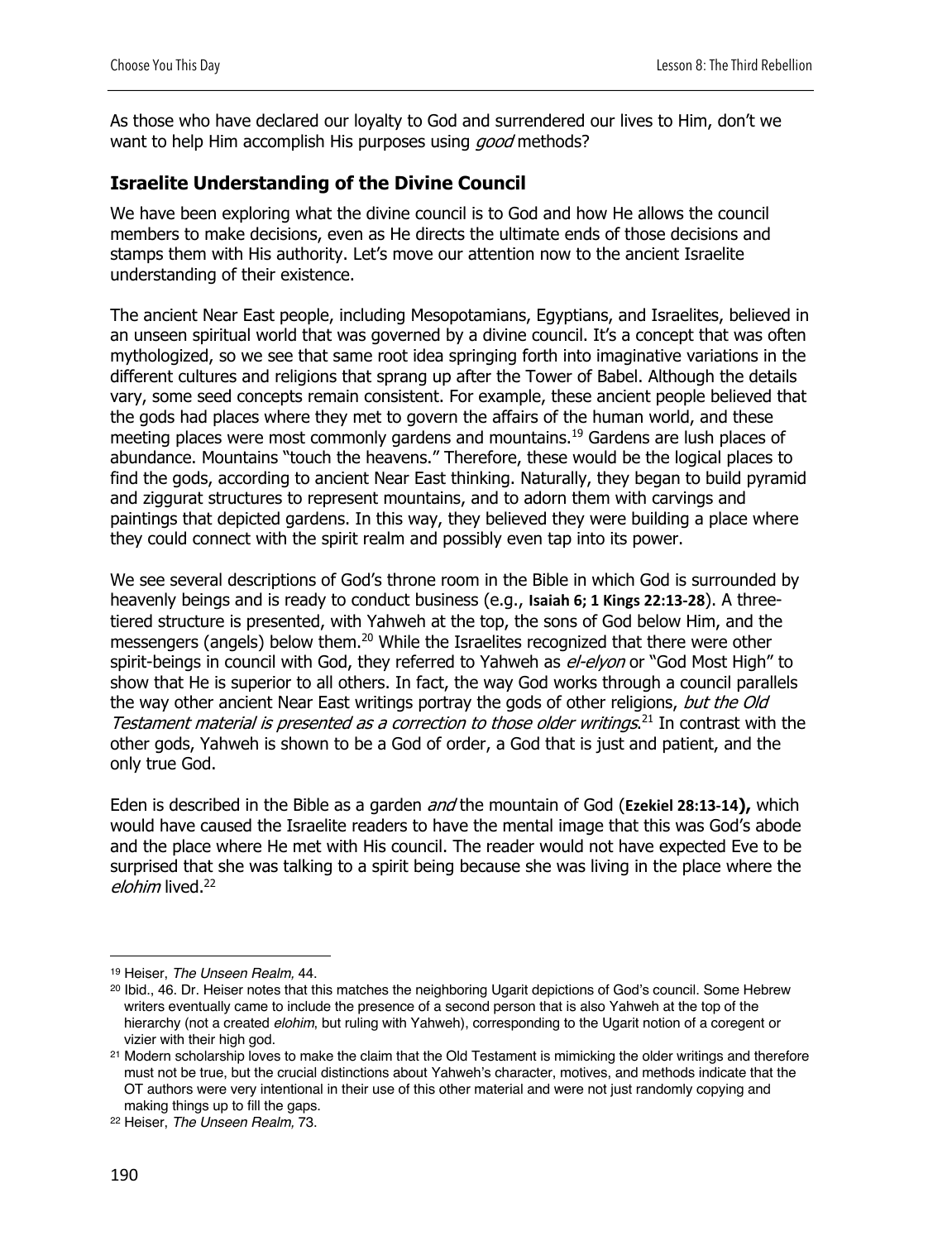Another important thing to note about the ancient Israelite worldview is that they did not regard the "gods" as being mere idols of wood or stone. They understood that the physical emblems that were carved and crafted represented actual spirit beings.<sup>23</sup>

**They sacrificed to demons that were no gods, to gods they had never known, to new gods that had come recently, whom your fathers had never dreaded. Deuteronomy 32:17**

**For you, O Lord, are most high over all the earth; you are exalted far above all gods. Psalm 97:9**

**Ascribe to the Lord, O heavenly beings, ascribe to the Lord glory and strength. Psalm 29:1**

It's no compliment to God to say that He is greater than beings that do not even exist, so the existence of other gods must inform our interpretation of Scripture. Ancient idol worshipers did not believe that their idols were merely stone or wood. They believed that the stone or wood was inhabited by the actual god. They even held ceremonies in which they would "open the mouth" of the idol so that the deity would animate it. $^{24}$  They would also destroy worn-out idols without fear of penalty, knowing the god was not dead because it could simply inhabit a new statue.

Paul may seem to contradict this idea when he first claims idols are nothing:

**Therefore, as to the eating of food offered to idols, we know that "an idol has no real existence," and that "there is no God but one."** 

But keep reading!

**For although there may be so-called gods in heaven or on earth—as indeed there are many "gods" and many "lords"—yet for us there is one God, the Father, from whom are all things and from whom we exist, and one Lord, Jesus Christ, through whom are all things and through whom we exist. 1 Corinthians 8:4-6**

His point is that there are other "gods" and "lords" but we have chosen the ultimate one—the Creator God. He leaves us no doubt about who is behind idols just two chapters later:

**What do I imply then? That food offered to idols is anything, or that an idol is anything? No, I imply that what pagans sacrifice they offer to demons and not to God. I do not want you to be participants with demons. 1 Corinthians 10:19-20**

The image itself has no power, but the demon or *elohim* behind the image is very real.

<sup>23</sup> Some scholars claim that when God says "there is none besides me" that it means no other *elohim* exist. There are simply too many other times that the reality of lesser *elohim* are affirmed. These "denial statements" are declaring that no other *elohim* compares to Yahweh. See the same Hebrew phrase used in Isaiah 47:8 and Zephaniah 2:15. In each of these passages, a city is claiming that "there is none besides me." The point of the phrase is not to declare that no other city exists in the whole world, but that no other city can compare to their

greatness. 24 Curtis, Edward M. "Idol, Idolatry," in *The Anchor Yale Bible Dictionary*, Ed. David Noel Freedman. New York: Doubleday, 1992. 377.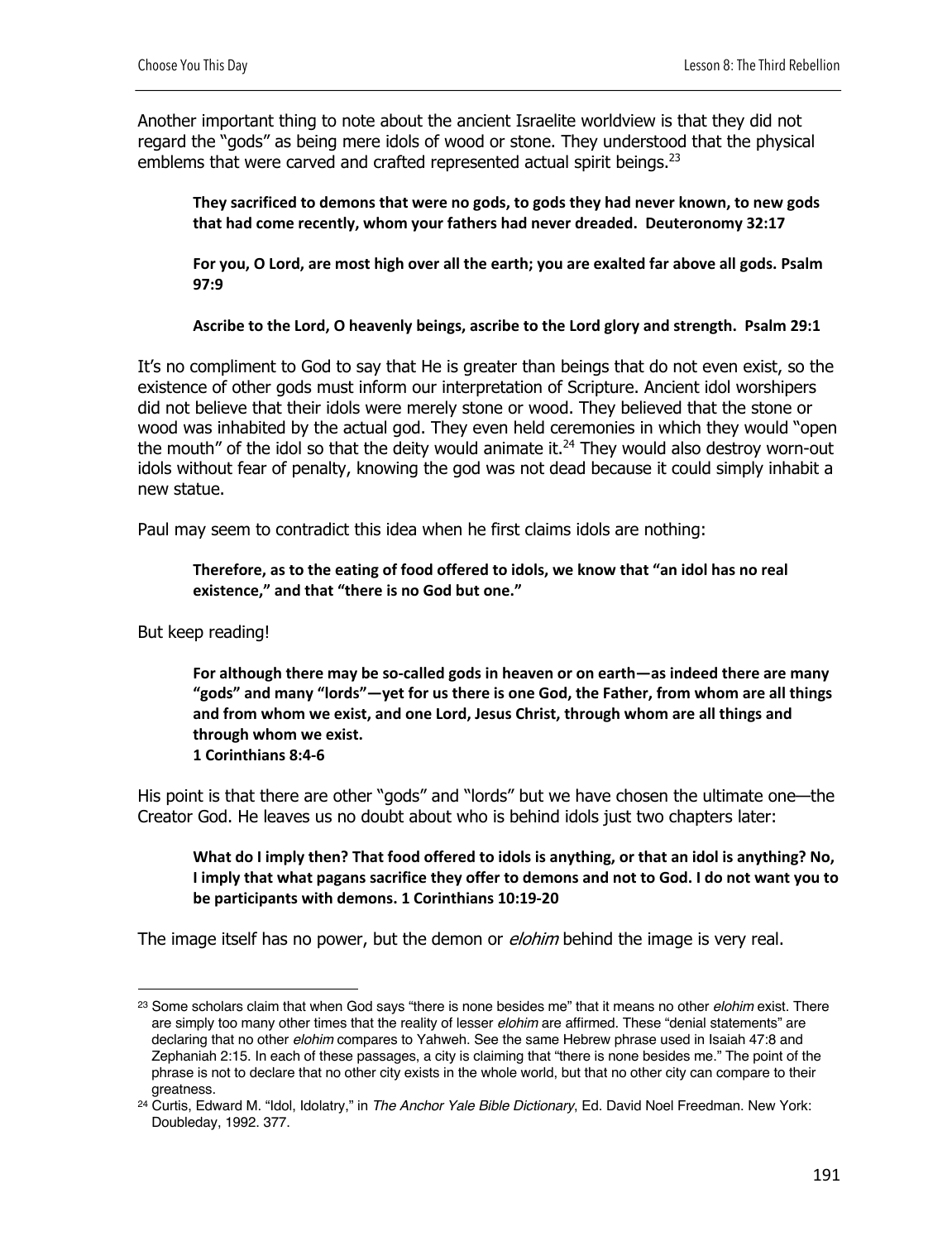# **The Tower of Babel: The Third Rebellion**

With this supernatural perspective, then, we can proceed to explore a historical event that is recorded not only in the Bible, but also in the writings of most of the ancient religions.<sup>25</sup> We have said that an ancient Israelite would attribute the condition of depravity on earth to three events, not just the Fall of man in Genesis 3. In the last lesson, we looked at the Second Rebellion—when the Watchers left their heavenly bodies, took on earthly ones, and created children in their own image with human women. Now we'll turn our attention to the Third Rebellion.

What happened behind the scenes at the Tower of Babel is foundational to understanding how the ancients viewed the supernatural world.<sup>26</sup> We'll set this up now, but in the next lesson we'll look more closely at how this influenced the worldview of the New Testament writers and how it affects us personally. The text is found in Genesis 11:1-9.

Clearly, the people intended to determine and establish their own destiny. This is exactly the opposite of what God intended when He created the world. He had told them to be fruitful and fill the earth (**Genesis 9:7**), not to stay in one place combining resources to accomplish their ambitions. They were not actually trying to physically reach as high into the atmosphere as they possibly could, otherwise they would have started at a much higher elevation than the plains of Shinar.

#### Symbolically (and probably literally), they were trying to attain deity through their own efforts.

Remember that the ancient people viewed God's meeting place with the heavenly host to be a garden or a mountain. High places have always been associated with "reaching the gods."<sup>27</sup>

The tower was more likely a ziggurat than the traditional pictures we have of a spiraling tower. The shape of a ziggurat closely matches that of a pyramid. Both are designed to represent mountains, which bring to mind the idea that God resides on a high mountain.<sup>28</sup> The king's throne room would be at the top of the mountain, and it would be as though he had become a god. Recall the lies the Serpent told Eve in the Garden ("you can be like elohim" and "you can have special knowledge"). The pursuit of these same goals is evident in the building of the Tower and in the Babylonian Mystery Religion that sprang up immediately afterwards. We will see in later lessons that *organized* pagan religion began right here, although we can trace improper worship all the way back to Cain.

<sup>&</sup>lt;sup>25</sup> For a detailed chart with quotes of twenty-three stories of the language division from all parts of the world, see Hodge, Bodie, *Tower of Babel*, Green Forest, AR: Master Books, 2012. 224-226. Examples of the Tower of Babel and God's confusion of the languages in other religious writings include *Babylonian History* (by a high priest of Babylon named Berossus in the third century B.C.), *Ninurta's Pride and Punishment* (from ancient Sumer; it includes the historical person of Nimrod by a different name), and the *Atrahasis* (a Babylonian epic in which the gods of the divine council are referred to as "sons of the high God Anu" and are involved in the division of the land that happened after the Tower of Babel).

<sup>&</sup>lt;sup>26</sup> "The famous story of the building of the Tower of Babel is about much more than an ill-fated construction project and language confusion. The episode is at the heart of the Old Testament worldview." Heiser, *The Unseen Realm,* 112.

<sup>&</sup>lt;sup>27</sup> Some examples of high places as connecting points to either Yahweh or to false gods would include Mt. Sinai, Mt. Hermon (see *1 Enoch*), Jacob's stairway, and all the altars the people kept building for their idols in the times of the Judges and Kings.

<sup>&</sup>lt;sup>28</sup> The ziggurats at Nippur and Asshur were named "The House of the Mountain" and "The House of the Mountain of Heaven and Earth." Sarna, Nahum M. *Understanding Genesis*. New York: Schocken, 1970. 82.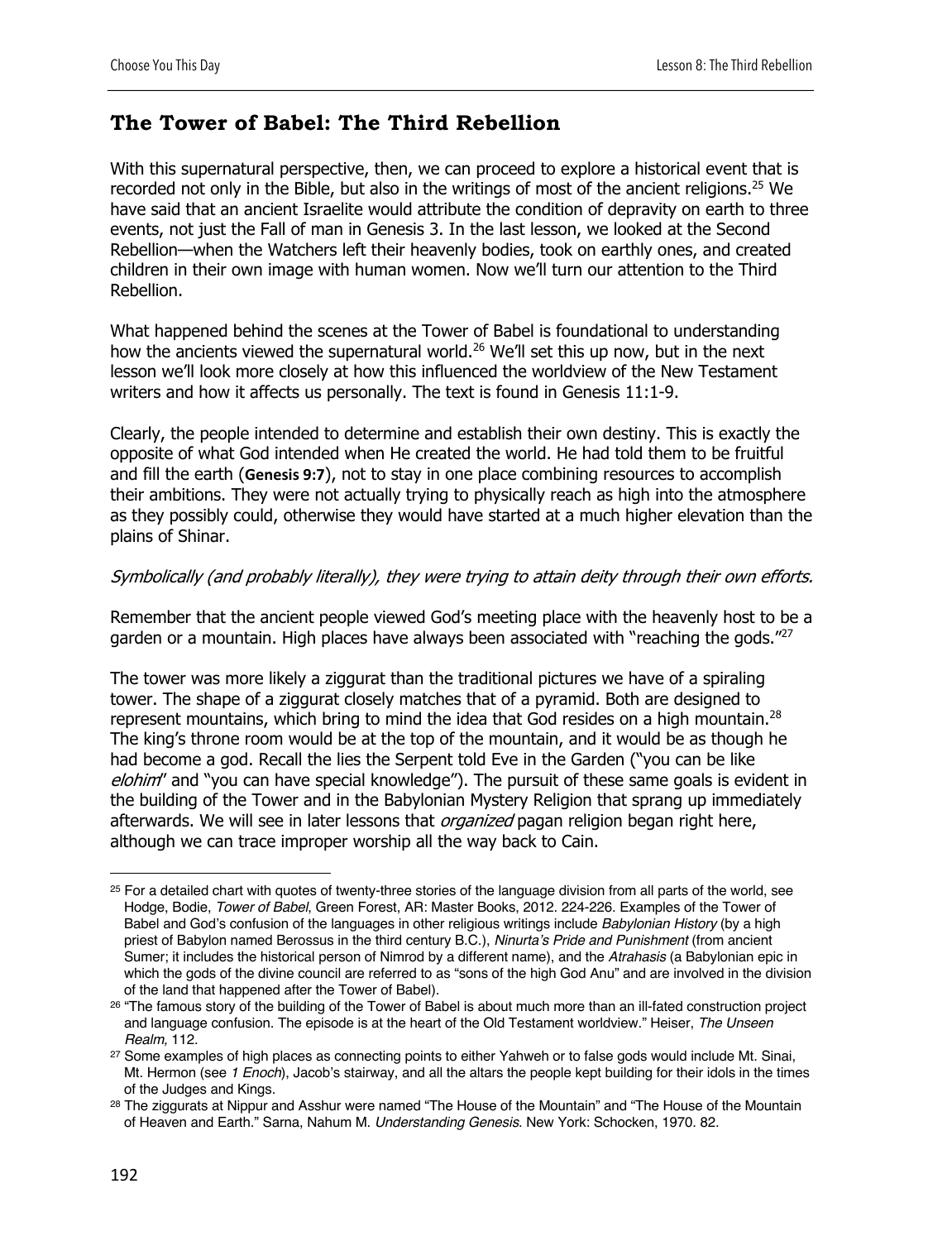#### **Attempt to establish contact with the heavenly host**

Consider the conditions leading up to this point in history. We established in the last lesson that the sons of God had been interacting with humanity hundreds of years before the Flood. If 1 Enoch and other sources are correct, the Watchers presented mankind with valuable information about technology, medicine, and warfare. Since people lived very long lifespans and had more time to develop their ideas, it is reasonable to conclude that they did not live like primitive "cave men" but had an advanced civilization (the evidence of which was wiped out by the Flood). Scholars disagree on the level of advancement, but there is no disagreement about the fact that the world that Noah entered when he stepped off the ark was very different from what it was like beforehand. He simply did not have access to the ingenuities that had been developed earlier, yet he would have remembered these things and told stories about them to his descendants. Even as he started over in an agrarian lifestyle in a brand-new climate, Noah would have passed down to his descendants the oral traditions (including Enoch's words) that directly connected certain previously-known technologies and practices to the Watchers.

Generations later, we find the people joining together to build a sacred mountain to make a name for themselves instead of obeying God's mandate. What could be behind such a foolish desire and the massive expenditure of resources to accomplish it?

The nature of this structure makes evident the purpose in building it—to bring the divine down to earth… The building of the tower meant… substituting the rule of Babel's gods for rule by Yahweh.29

In other words, they were clearly not trying to build this structure to have a closer relationship with Yahweh. They were building it to call down the gods! Whether or not they were after the technology that had once been offered to mankind, they were certainly defying Yahweh and indicating their desire to "become like *elohim*" as the Serpent had promised Eve.<sup>30</sup> It is a repeat of the age-old lust for power and knowledge.

### **God's Judgment**

Since it was not yet in God's timing to allow a world power to dominate the globe, He announced His intention to intervene.

#### **"Come, let us go down and there confuse their language, so that they may not understand one another's speech." So the LORD dispersed them from there over the face of all the earth, and they left off building the city. Genesis 11:7-8**

God included the lesser *elohim* in His actions "Come, let us go down...," yet the judgment is carried out by only one being—God Himself. We can't see from that passage exactly how God involved the members of His council, but we can put some pieces together from other sources. One of God's most severe forms of judgment is sometimes to give people what they

<sup>29</sup> Heiser, *The Unseen Realm,* 114-115.

<sup>30 &</sup>quot;As in Gen. 3:22, the building of the tower at Babel is a sin against God as an effort to move into the divine world, the divine domain. The threatened loss of creature limits (3:22a and 11:6–7) leads in both instances… to the judging activity of God. In its judgment speech, Genesis 11, like 3:22, reflects a decree within the assembly to create human disorder for the sake of cosmic order, the confusion among humankind to inhibit the breakdown of the orderly relationship between divine and human worlds." Miller, "Cosmology and World Order," 435.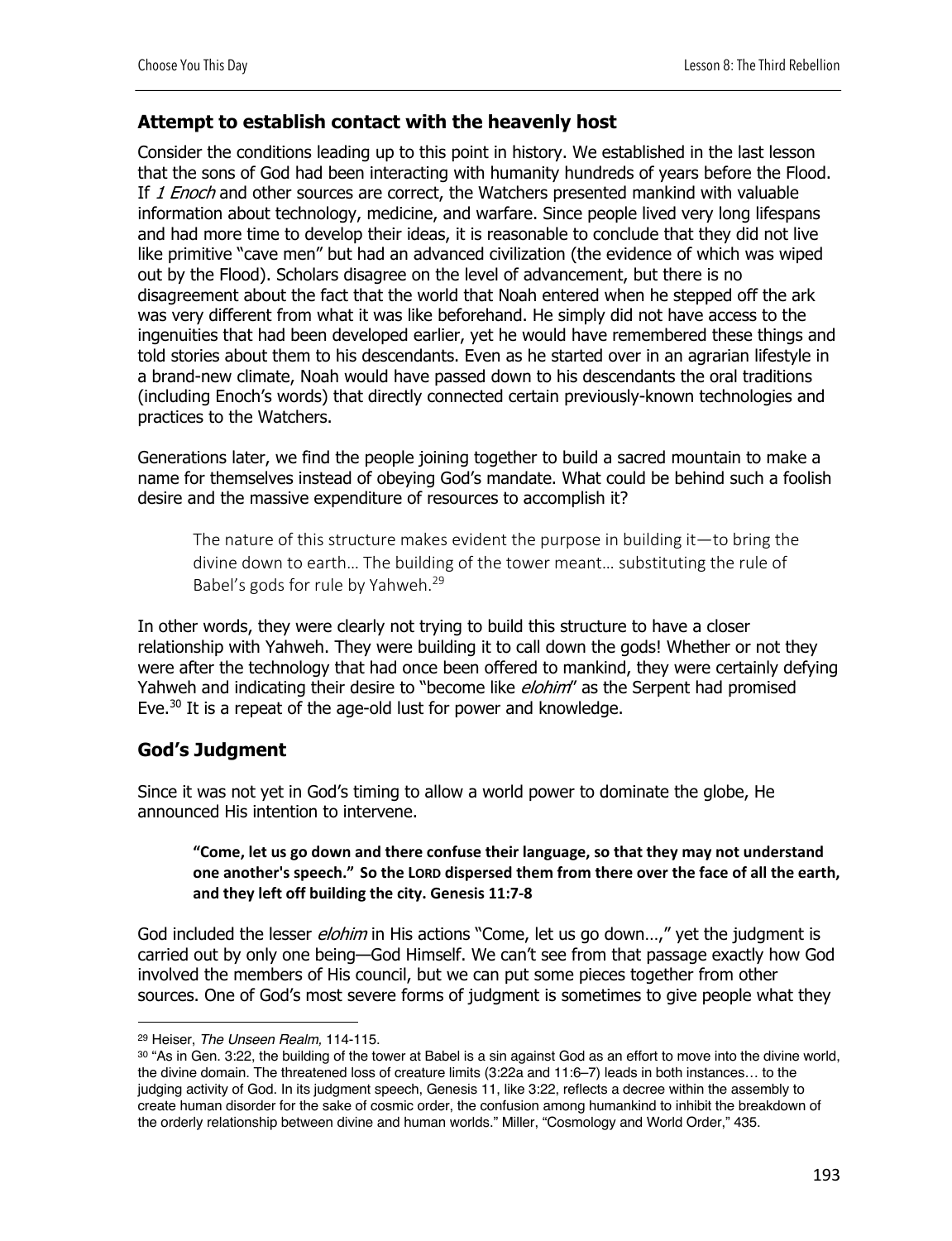want,<sup>31</sup> and this seems to be what happened in this case. The people had shunned Yahweh and His plan to use them to restore Eden, so He disinherited them and determined to start over. God divided the people into groups and allotted each group to one of His lesser *elohim*.

#### An ancient source called Pseudo-Jonathan describes the situation this way:

When the Most High made allotment of the world unto the nations which proceeded from the sons of Noach, in the separation of the writings and languages of the children of men at the time of the division, He cast the lot among the seventy angels, the princes of the nations... even at that time He established the limits of the nations according to the sum of the number of the seventy souls of Israel who went down into Mizraim [Egypt].<sup>32</sup>

Although there is an obvious chronological error in associating the division of languages with the Egyptian Captivity, we can see from writings like this that the people understood there were spiritual beings behind the transaction.

It's interesting that the source gives the number 70 because this is the same number of individuals that are named in the "Table of Nations" in Genesis 10. It also matches the number of the sons of El in the divine council in Ugarit writings.  $33$ 

#### **These are the clans of the sons of Noah, according to their genealogies, in their nations, and from these the nations spread abroad on the earth after the flood. Genesis 10:32**

Plato told a similar story:

In the days of old the gods had the whole earth distributed among them by allotment. There was no quarrelling; for you cannot rightly suppose that the gods did not know what was proper for each of them to have, or, knowing this, that they would seek to procure for themselves by contention that which more properly belonged to others. They all of them by just apportionment obtained what they wanted and people to their own districts… Now different gods had their allotments in different places which they set in order.<sup>34</sup>

The point here is not to claim that any of these are inspired sources or that they are correct in all details. I am simply demonstrating how an idea came to be spread around the world because the seed truth existed in the ancient historical accounts and oral traditions that were passed down. However, the claim that God disinherited the nations and allotted them to the members of His council cannot be seriously considered unless the Bible itself also supports it. You may be surprised to find this passage that you have probably never noticed nestled right into the song Moses recited just before he died.

<sup>31</sup> In Romans 1, Paul explains how God hands people over to their shameful lusts and to experience the natural progression and consequences of their perversions.

<sup>32</sup> *Targum Pseudo-Jonathan*, translated by J.W. Etheridge, 1862. There is a serious chronological problem with the connection to the "seventy souls of Israel who went down into Mizraim" because Mizraim is Egypt, and this text is talking about the division that happened much earlier. We will find that this resulted from variant manuscripts.

<sup>33</sup> Sarna, *Understanding Genesis,* 69.

<sup>34</sup> Plato, *Critias*, 479.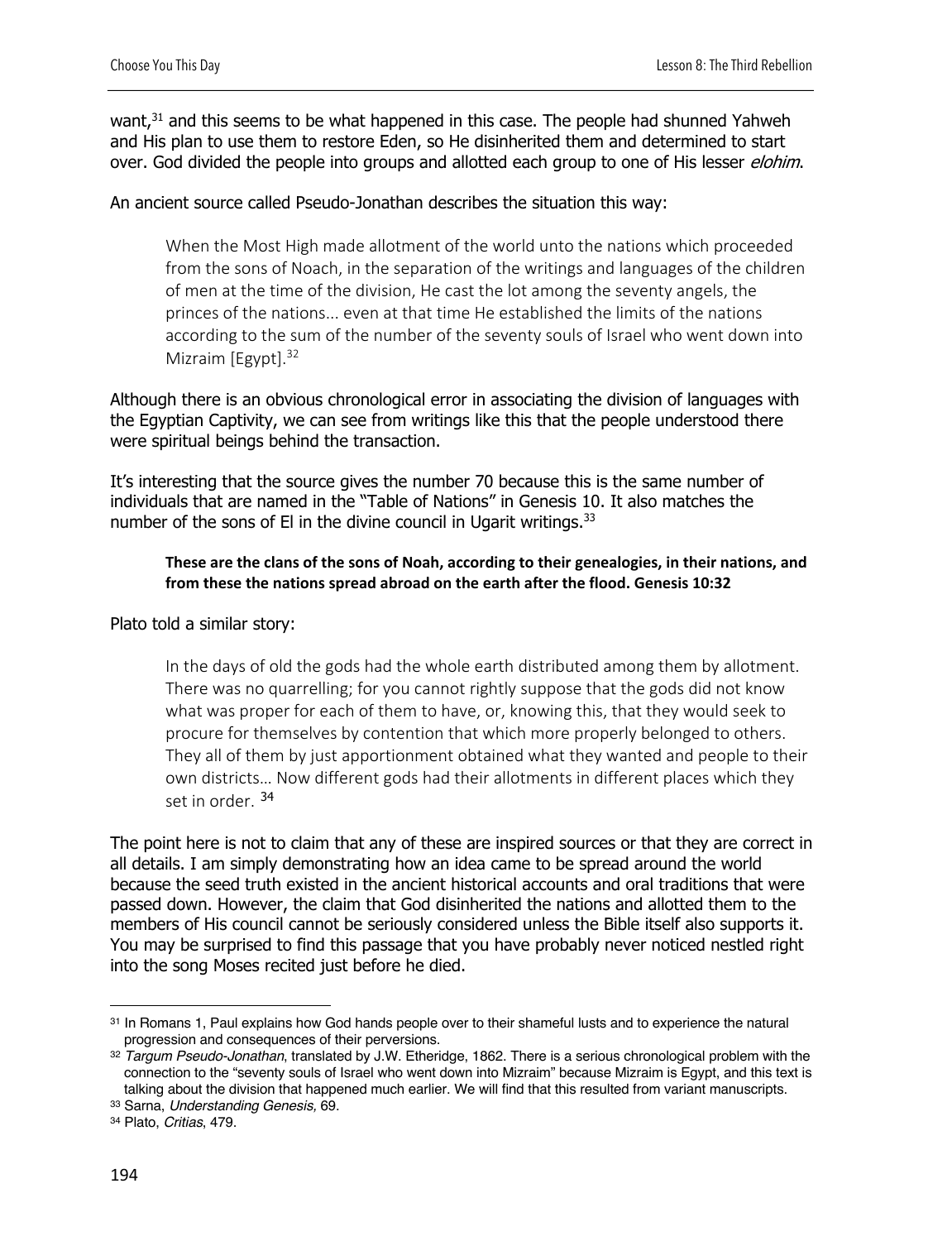**Remember the days of old; consider the years of many generations; ask your father, and he will show you, your elders, and they will tell you. When the Most High gave to the nations their inheritance, when he divided mankind, he fixed the borders of the peoples according to the number of the sons of God. But the Lord's portion is his people, Jacob his allotted heritage. Deuteronomy 32:7-9**

Moses even refers to the fact that this knowledge was understood by the elders and passed down in their stories when he points out how the nations were allotted to the sons of God!<sup>35</sup>

We must pause to consider the reason you have probably never noticed this verse. It's because most English translations read that the borders were fixed according to the "sons of Israel" instead of "sons of God." The ESV renders it "sons of God," while other modern translations include the possibility as a footnote. The variation comes from different Old Testament manuscripts, but we can be sure from the Dead Sea scrolls that "sons of God" is the correct reading.<sup>36</sup>

Another angle is seen in this passage:

**And beware lest you raise your eyes to heaven, and when you see the sun and the moon and the stars, all the host of heaven, you be drawn away and bow down to them and serve them, things that the Lord your God has allotted to all the peoples under the whole heaven. But the Lord has taken you and brought you out of the iron furnace, out of Egypt, to be a people of his own inheritance, as you are to this day. Deuteronomy 4:19-20**

It could not be more clear than the statement here that God has allotted the host of heaven to the people! We will see more later on about why they are associated with the sun, moon, and stars, but the phrase "host of heaven" refers to the spiritual members of God's family. When we put all the evidence from the ancient sources together with what the Scripture makes clear, we can conclude that God decreed at the time of the division of the languagesas part of the judgment for the Tower of Babel—that the nations He was disinheriting would have other *elohim* besides himself as their superintendants.<sup>37</sup>

# **God's Inheritance**

Even though God disinherited the nations, He did not completely forsake them. In **Genesis 11** we saw the allotment of the nations, but in the very next chapter God called Abram right out of the epicenter of the action and established a covenant with him that was intended to bless all the nations (**Genesis 12:1-3**). There would still be a way for them to leave their false gods and follow Yahweh!

This is where it gets profound. Even though God disinherited the nations (relinquished legal ownership of them and dispersed them among some members of His council), He didn't give

<sup>35</sup> The *ESV Study Bible* (Crossway, 2012) note for Deuteronomy 32:8-9 states, "**According to the number of the sons of God** may suggest that certain angels ('sons of God'; see Job 1:6) are responsible for specific nations, whereas the Lord himself cares for Israel."

<sup>36</sup> For a full treatment of the matter, see Heiser, Michael S. "Deuteronomy 32:8 and the Sons of God," *Bibliotheca Sacra* 158 (January-March 2001): 52-74.

<sup>37</sup> Heiser, *The Unseen Realm,* 114.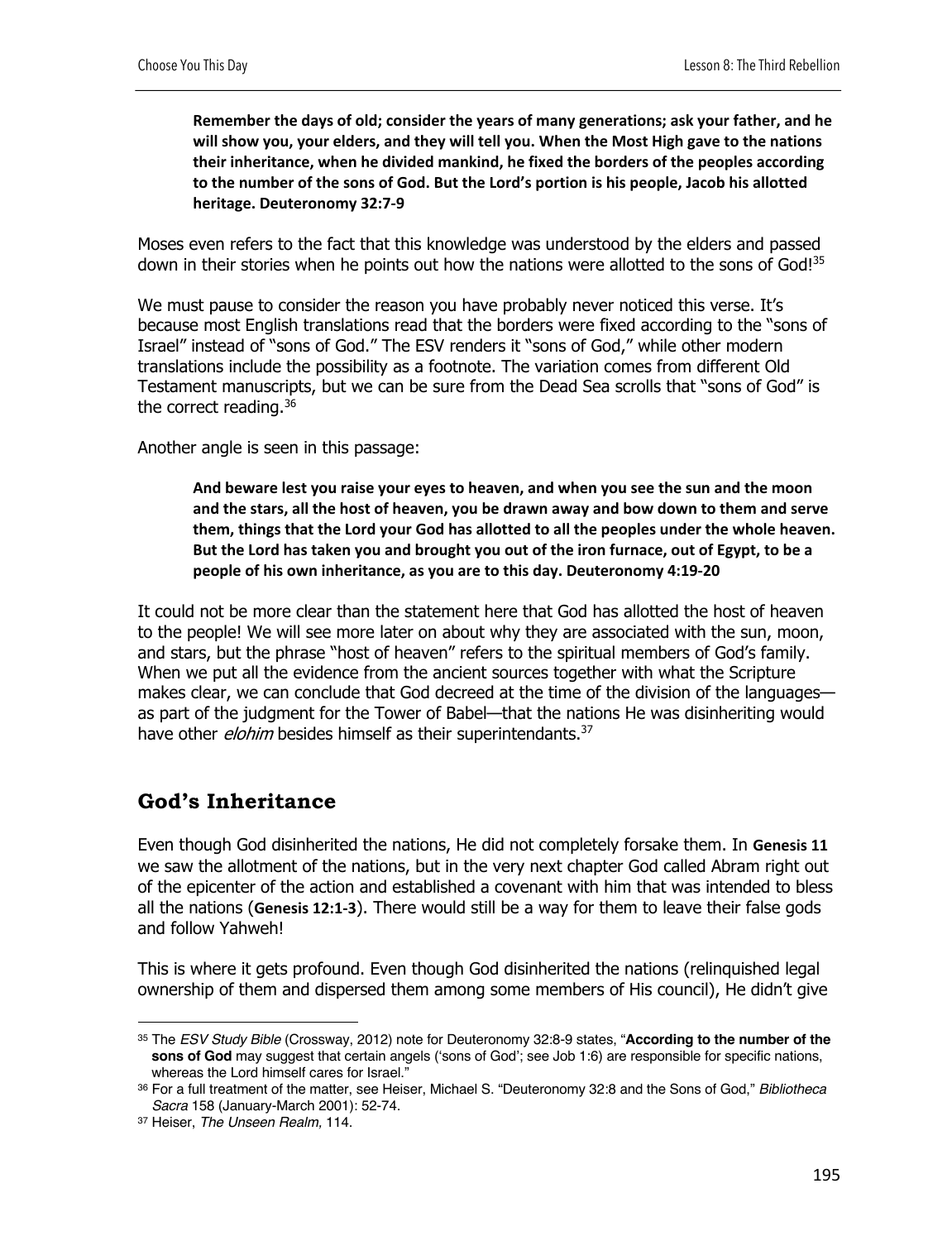them ALL away. He kept one for Himself… at least the beginnings of one. He chose a childless old man who would miraculously father a child with his barren old wife. Through this child (Isaac) He would establish a nation of people that would turn out to be cantankerous, complaining, and unfaithful. It's as if He stacked the deck against Himself (much like when Elijah poured water on the altar before asking God to ignite it!) so that there would be no doubt about who had accomplished this mighty thing.

He promised them a rich land, yet allowed them to be taken into captivity in a foreign nation for hundreds of years before He chose another unlikely fellow (Moses) to lead them out into a wilderness experience that tested their loyalty. While they were there, God reestablished the covenant He had made with Abraham and expanded it to include a system of Laws under which they would live to show that they were set apart from the other nations—that the God they served was Holy.<sup>38</sup> The nation of Israel was to be a conduit or mediator through whom the people of other nations could come to God. Nobody could come to God by serving the false gods of the nations. They had to leave their idols and even their land and people behind to become an Israelite (a proselyte) in order to have access to God. They had to come to Him through the sacrificial system surrounding the Tabernacle (later the Temple) and submit themselves to the covenantal laws instead of continuing with the practices of their own nations. This was because Israel was the only nation that was not under the authority of one of the lesser *elohim* and who directly "reported" to God in the hierarchical structure.

Even in his direct shepherding of Israel, God intended for his own nation to be governed by a special group of elders. How many eldes were there? Seventy!

#### **Then he said to Moses, "Come up to the Lord, you and Aaron, Nadab, and Abihu, and seventy of the elders of Israel, and worship from afar." Exodus 24:1**

As Dr. Heiser explains, the wording suggests that these seventy were drawn from a larger group, just as seventy *elohim* of God's council were given the special task of stewarding the nations assigned to them.

The correspondences are deliberate. The seventy nations were placed under the dominion of lesser gods in the wake of Yahweh's judgment of the nations at the Tower of Babel. Yahweh's own kingdom is structured with a single leader (Moses for now), with whom he speaks directly, and a council of seventy. Historically, this leadership structure would continue into Jesus' day, as the Jewish Sanhedrin, led by the high priest, numbered seventy… The number telegraphs that, as the kingdom of God is reestablished on earth, the seventy nations will be reclaimed, a process that began with the ministry of Jesus and will continue to the end of days. $39$ 

<sup>38</sup> Another avenue of thought that we do not have time to develop involves the presence of the divine council at the confirmation of the Sinai covenant. In the Ancient Near East, the gods were seen as the "third party" witnesses who enforced covenants. "The witnesses were exclusively deities or deified elements of the natural world… All gods relevant to both parties were called upon as witnesses, so that there was no god left that the vassal could appeal to for protection if he wanted to violate his solemn oath." George Mendenhall and Gary Herion, "Covenant," in The Anchor Bible Dictionary, vol. 1, ed. David Noel Freedman (New York: Doubleday, 1992). 1181. With ancient covenantal practices in mind when we think of Sinai, we can make better sense of Exodus 24:1-11 (strange rituals and a sighting of God) and Hebrews 2:1-4 ("the word spoken through angels was binding").

<sup>39</sup> Heiser, *The Unseen Realm.* 157. From the corresponding footnote on the same page, "The number of the nations in Genesis reflects the known world at the time the biblical writers produced the Bible. When the Church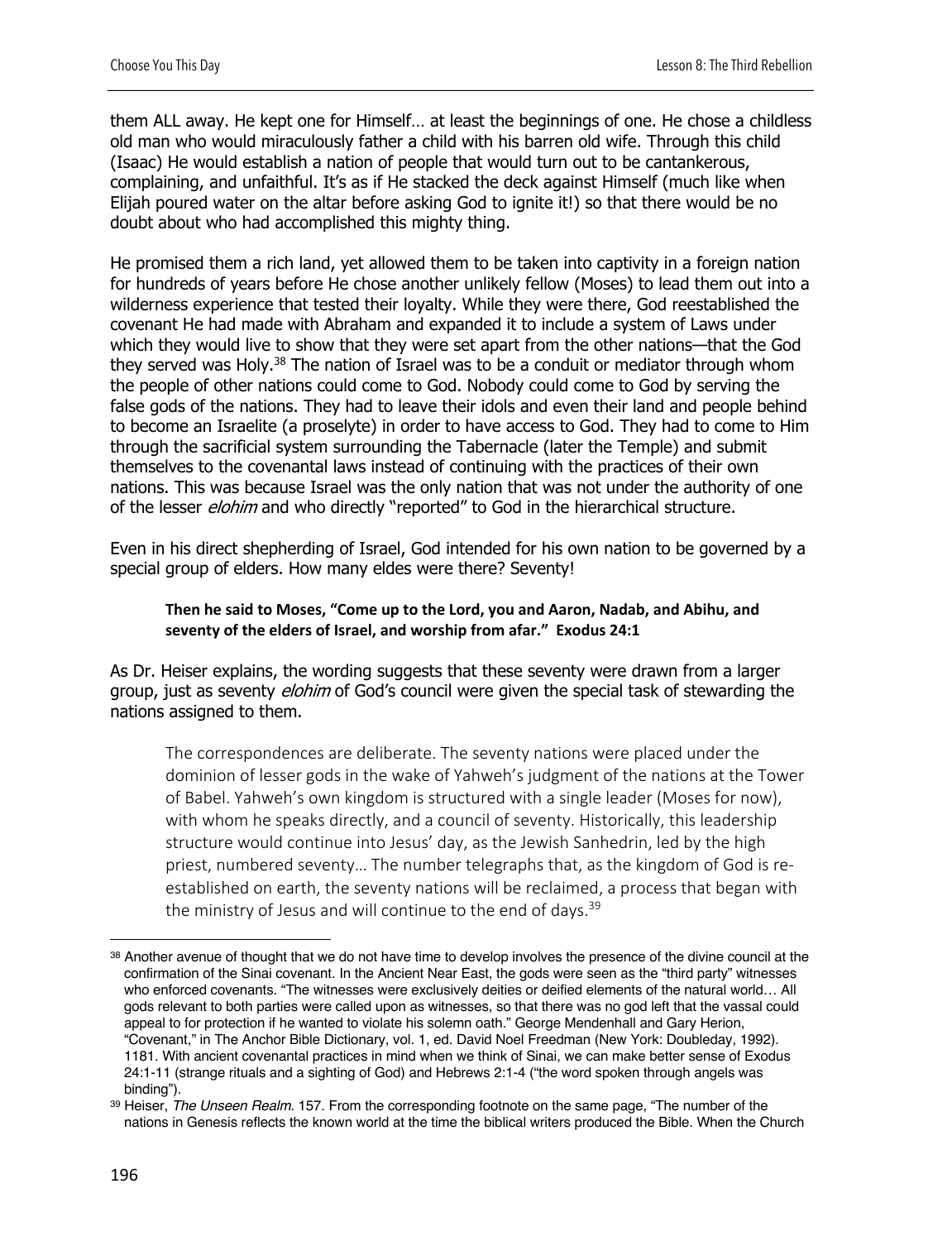## **The Failure of the Sons of God**

The seventy who were given authority over the nations were also given power and a measure of freedom to accomplish their roles in their own ways. We do not know what their spiritual status was at first, but it is evident that they became corrupted and began to receive worship from people. This brings us to **Psalm 82**, which proves to be shocking in its directness about everything we have been discussing.

**God has taken his place in the divine council; in the midst of the gods he holds judgment:**

**"How long will you judge unjustly and show partiality to the wicked? Give justice to the weak and the fatherless; maintain the right of the afflicted and the destitute. Rescue the weak and the needy; deliver them from the hand of the wicked."**

**They have neither knowledge nor understanding, they walk about in darkness; all the foundations of the earth are shaken.**

**I said, "You are gods, sons of the Most High, all of you; nevertheless, like men you shall die, and fall like any prince."** 

#### **Arise, O God, judge the earth; for you shall inherit all the nations! Psalm 82**

In the first verse, we find the word *elohim* twice. The first instance is singular in the Hebrew and the second one is plural.<sup>40</sup> This is why the first one should be understood as Yahweh and the second one as His council.

You will surely wonder how such a passage is interpreted by those who do not hold to the plain meaning of what is written. Some would say that God is talking to the other members of the Trinity, but that view actually results in heresy because the ones God is talking to are being judged for corruption.

Others argue that the gods here are human Jewish authorities who ruled unjustly.<sup>41</sup> This view has problems, too. First, Scripture never teaches that Jewish leaders would have authority over the other nations, $42$  and verse 8 shows that the conclusion of this matter will happen when God takes back all the nations.

Secondly, it ignores other clear passages in which God has an assembly (or council) of spirit

inherits the promises of Abraham and Jesus sends out the seventy (Luke 10:1), and then all believers in the Great Commission, the language of reclaiming the nations becomes more encompassing. In our day, the messaging is the same: All nations belong to Yahweh; the dominions of darkness will be broken."

<sup>40</sup> "In Psalm 82:1, the first *elohim* must be singular, since the Hebrew grammar has the word as the subject of a singular verbal form ('stands'). The second *elohim* must be plural, since the preposition in front of it ('in the midst of') requires more than one. You can't be 'in the *midst* of' *one*." Heiser, page 26-27.

<sup>41</sup> Even the words sometimes used to translate *elohim* into English show an attempt to obscure the use of the word. "God takes His stand in His own congregation; He judges in the midst of the rulers." (NASB) "God presides in the<br>great assembly; he renders judgment among the 'gods."" (The NIV puts it in quotation marks.)

<sup>&</sup>lt;sup>42</sup> Some sources, such as the *ESV Study Bible* (Crossway, 2012) notes for Psalm 82:1-4, say that it could be human Gentile rulers governing the land of Israel. Once again, this does not account for the conclusion that God will one day inherit the nations. Why talk about the nations if the passage is localized to Israel?